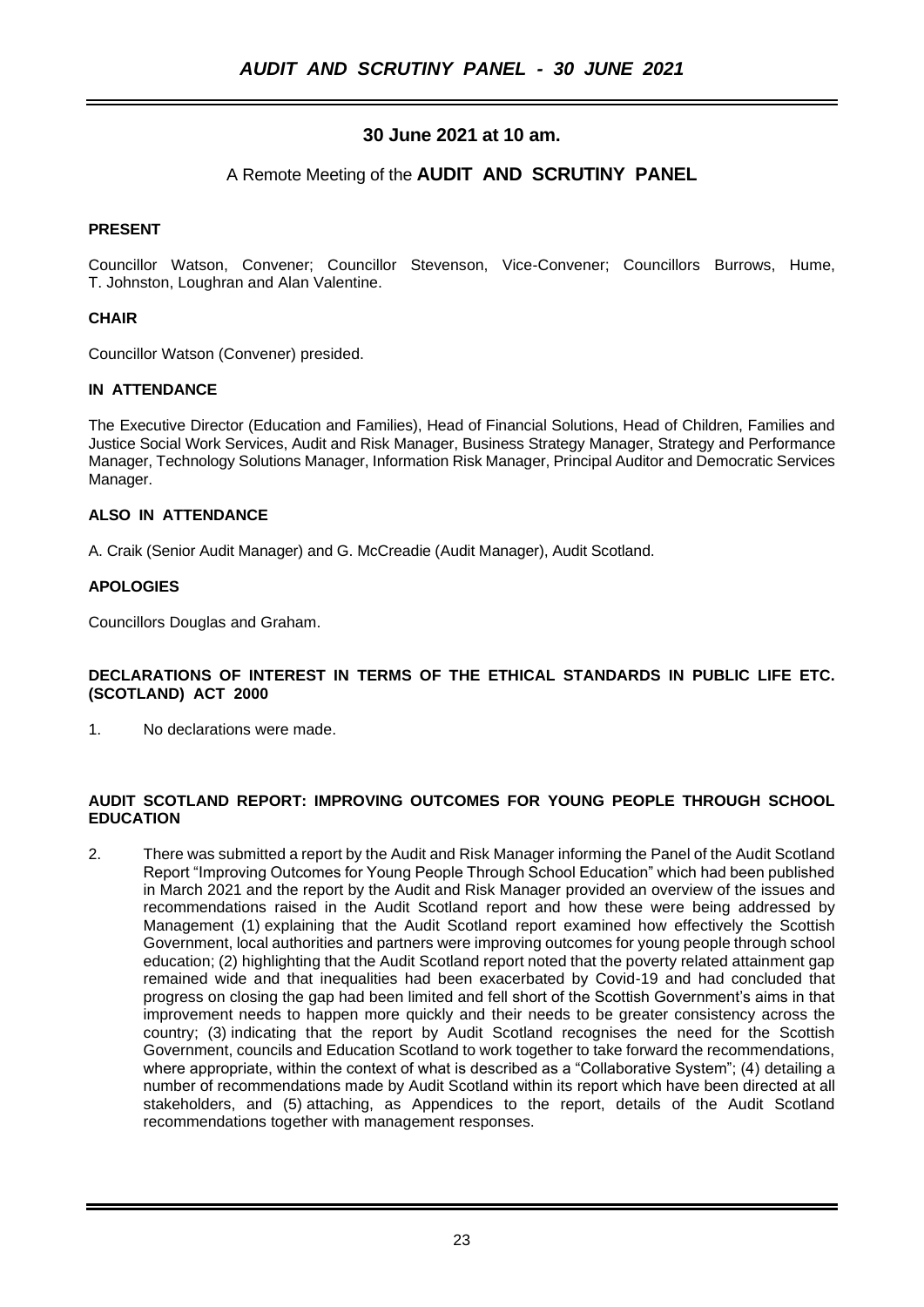D. Brown provided a detailed summary of the findings outlined in the report by Audit Scotland and of the response by management in respect of the recommendations made. Thereafter, D. Brown answered a number of questions raised by Members of the Panel.

K. Adamson, in response to a question, confirmed that this matter was contained within the Council's Corporate Risk Register and that the Panel would therefore continue to receive, as part of its oversight of risk management arrangements, reports on progress and, additionally, that appropriate reports would be considered by the Education and Families Committee.

# **Decided:**

- (1) that the key findings of the Audit Scotland report and the Management response including suggested action to the issues and recommendations raised in the report be noted, and
- (2) that it be noted that this matter was contained within the Council's Corporate Risk Register and that the Panel would receive reports at appropriate times and that, also, reports would be considered by the Education and Families Committee.

# **The Convener used his discretion to vary the Order of Business as hereinafter Minuted.**

# **RISK MANAGEMENT UPDATE: KEY CORPORATE RISK - PUBLIC PROTECTION**

3. There was submitted a report by the Head of Children, Families and Justice Social Work/Chief Social Work Officer which had previously been considered by the Council's Corporate Management Team and which had advised it that a number of key corporate risks had been identified which are subject to periodic review by management to ensure that risk is well understood and that adequate control measures are in place (1) providing an overview to the Corporate Management Team of the current assessment of the "Public Protection" risk with particular reference on how arrangements have performed and how this risk had been managed through the period of the pandemic; (2) highlighting to the Corporate Management Team the key management processes and controls designed to mitigate the risk and, in particular, additional actions which have been taken or are planned to take place to enhance and strengthen controls and to respond to the evolving landscape in the recovery period; (3) providing assurance to the Corporate Management Team in regards to management of the risk around a number of areas, in particular (a) public protection arrangements, (b) external scrutiny, (c) the impact of the Covid-19 pandemic, and (d) improvement activity, and (4) providing further details, as an Appendix to the report, of the most recent deep dive review of this corporate risk.

K. Adamson in response to a question, confirmed that this matter was contained within the Council's Corporate Risk Register and that the Panel would continue to receive, as part of its oversight of risk management arrangements, reports on progress.

## **Decided:**

- (1) that it be noted that this matter is contained within the Council's Corporate Risk Register and that the Panel would receive reports at appropriate times, and
- (2) that, otherwise, the contents of the report be noted.

## **AUDIT AND RISK RELATED ITEMS: ACTION LOG**

4. There was submitted a report by the Audit and Risk Manager enabling the Panel to track implementation of requests and recommendations made by it in respect of audit and risk related items in the previous 18 months, with the action log, attached at Appendix 1 to the report, recording those requests and recommendations made by the Panel and when these had been addressed and/or were expected to be addressed.

**Decided:** that the contents of the report be noted.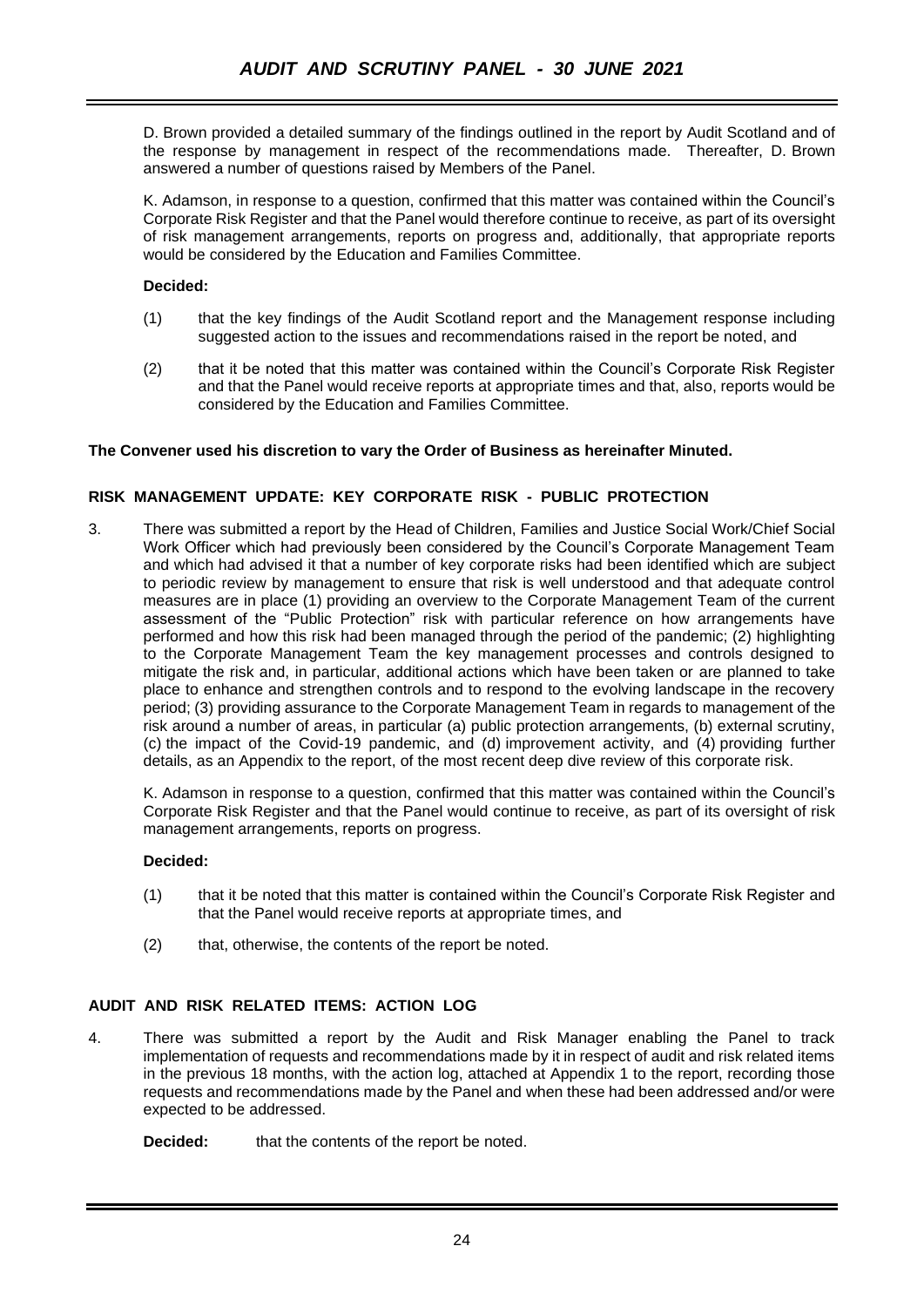## **INTERNAL AUDIT PROGRESS REPORT**

5. There was submitted a report by the Audit and Risk Manager (1) providing an overview of Internal Audit activity; (2) reporting the results of Internal Audit outputs finalised since the last update to the Panel in March 2021; (3) highlighting the most significant issues arising from the completed audit work; (4) updating the Panel on other aspects of the work of Internal Audit, and (5) attaching, as an Appendix to the report, a brief summary of the scope and key findings of each substantive planned audit together with a supplementary pack containing copies of those reports.

K. Adamson informed the Panel that within the Appendix to the report there had been two typographical errors made in respect of the gradings identified against each Internal Audit activity, however, the correct gradings were shown at Table 1 in the body of the report.

#### **Decided:**

- (1) that the findings, conclusions and recommendations of completed Internal Audit reports, together with associated management responses, be noted;
- (2) that Internal Audit provide a report to future meetings of the Panel on progress made in implementing agreed management actions in relation to all audit recommendations categorised as "red" or "amber", and
- (3) that, otherwise, the contents of the report be noted.

#### **INTERNAL AUDIT FOLLOW-UP OF ACTIONS PREVIOUSLY AGREED BY MANAGEMENT IN RESPONSE TO AUDIT RECOMMENDATIONS**

6. There was submitted a report by the Audit and Risk Manager (1) detailing the extent to which management had implemented actions previously committed to in response to recommendations in Internal Audit reports, where those actions were due to be completed by the end of the period March 2021; (2) advising that Internal Audit had concluded that 13 of the 37 actions agreed in response to relevant Internal Audit recommendations had been completed with 24 partially implemented; (3) indicating that Internal Audit had concluded that, in respect of External Audit outputs, 11 out of the 17 actions agreed had been completed, with 2 having being partially completed, 1 not yet due and 3 which are deemed as no longer relevant, and (4) attaching, as an Appendix to the report, details of Internal Audit recommendations together with their current status and commentary by Internal Audit.

K. Adamson, in response to comments made by the Panel, agreed that the format of future reports would be reviewed to include narrative from relevant management to explain, where appropriate, the reason why original dates for completion of tasks had required to be extended.

Discussion took place in respect of the Council's Carbon Management Plan and whether plans were in place to enable the timescale set by the Council to achieve Carbon Net Zero to be achieved.

#### **Decided:**

- (1) that a report be brought to a future meeting of the Panel providing information on actions planned by the Council to achieve Carbon Net Zero by the timescale agreed by Council, and
- (2) that, otherwise, the contents of the report be noted.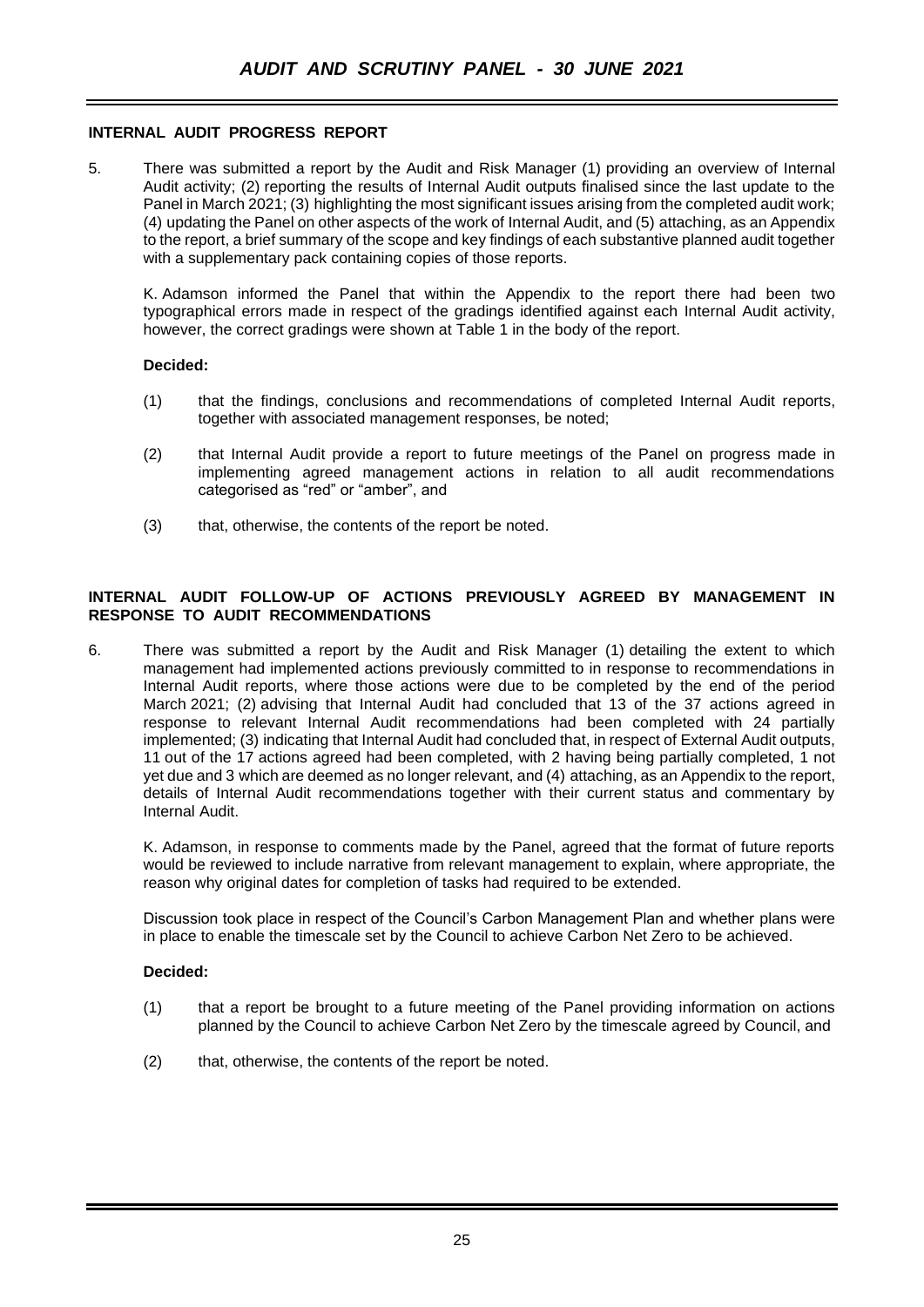## **PROPOSED INTERNAL AUDIT ANNUAL PLAN 2021-22**

7. There was submitted a report by the Audit and Risk Manager presenting the proposed Internal Audit Plan 2021-22 for consideration and approval (1) setting out the background and context within which the Internal Audit planning process is undertaken and providing a high level overview of how it is proposed that Internal Audit resources would be allocated during the year; (2) explaining that the Plan follows a well established planning methodology which was designed to ensure cyclical Internal Audit coverage of key corporate risks, key corporate priorities, key governance arrangements and key financial systems, and that, for 2021-22, this also incorporates, as appropriate, the impact of the Council's ongoing response to the Covid-19 pandemic.

Following a request by the Panel with regards to audit work planned in the area of procurement, K. Adamson agreed that planned work in respect of procurement would consider the use and prevalence of single tender contract awards.

#### **Decided:**

- (1) that the approach to produce the 2021-22 Internal Audit Annual Plan be noted;
- (2) that the detailed list of proposed Internal Audit assignments for the 2021-22 Plan, attached as Appendix 1 to the report, be endorsed, and
- (3) that, within the area of Internal Audit activity related to procurement, the planned scope would include contract awards where a single tender had been received.

## **NATIONAL FRAUD INITIATIVE - UPDATE**

- 8. There was submitted a report by the Audit and Risk Manager informing the Panel of the progress made to date by the Council in response to the 2020 National Fraud Initiative (NFI) data matching exercise and to highlight where further action was required by relevant services (1) explaining that the NFI is a data matching exercise, organised by Audit Scotland, which is undertaken every two years and is widely recognised as an important tool in detecting and preventing fraud by comparing datasets using criteria which allow for the identification of inconsistencies and anomalies which may be indicative of possible fraud and/or error; (2) providing details of data matches undertaken and illustrating where either fraud and/or error had been identified and whether there was a corresponding financial implication, and (3) providing an explanation as to how various data matches, and the outcomes of the matching exercise, were being dealt with within the Council.
	- **Decided:** that the contents of the report and the progress made, and planned, to date in relation to the follow up of matches be noted.

## **EXTERNAL AUDIT: AUDIT SCOTLAND MANAGEMENT REPORT**

9. There was submitted a report by the Audit and Risk Manager (1) presenting the audit output produced by the Council's External Auditors, Audit Scotland, since the last meeting of the Panel in respect of the audit for the Council for the year ending 31 March 2021; (2) providing, in the Appendix to the report, a copy of the External Auditors' Interim Management Report for 2020/21, and (3) highlighting that the Interim Management Report contained an Action Plan, which included audit findings and responses and planned actions that had been agreed by management.

G. McCreadie, Audit Scotland, spoke to the External Auditors' Interim Management Report for 2020/21.

**Decided:** that the Audit Scotland Interim Management Report for 2020/21 be noted.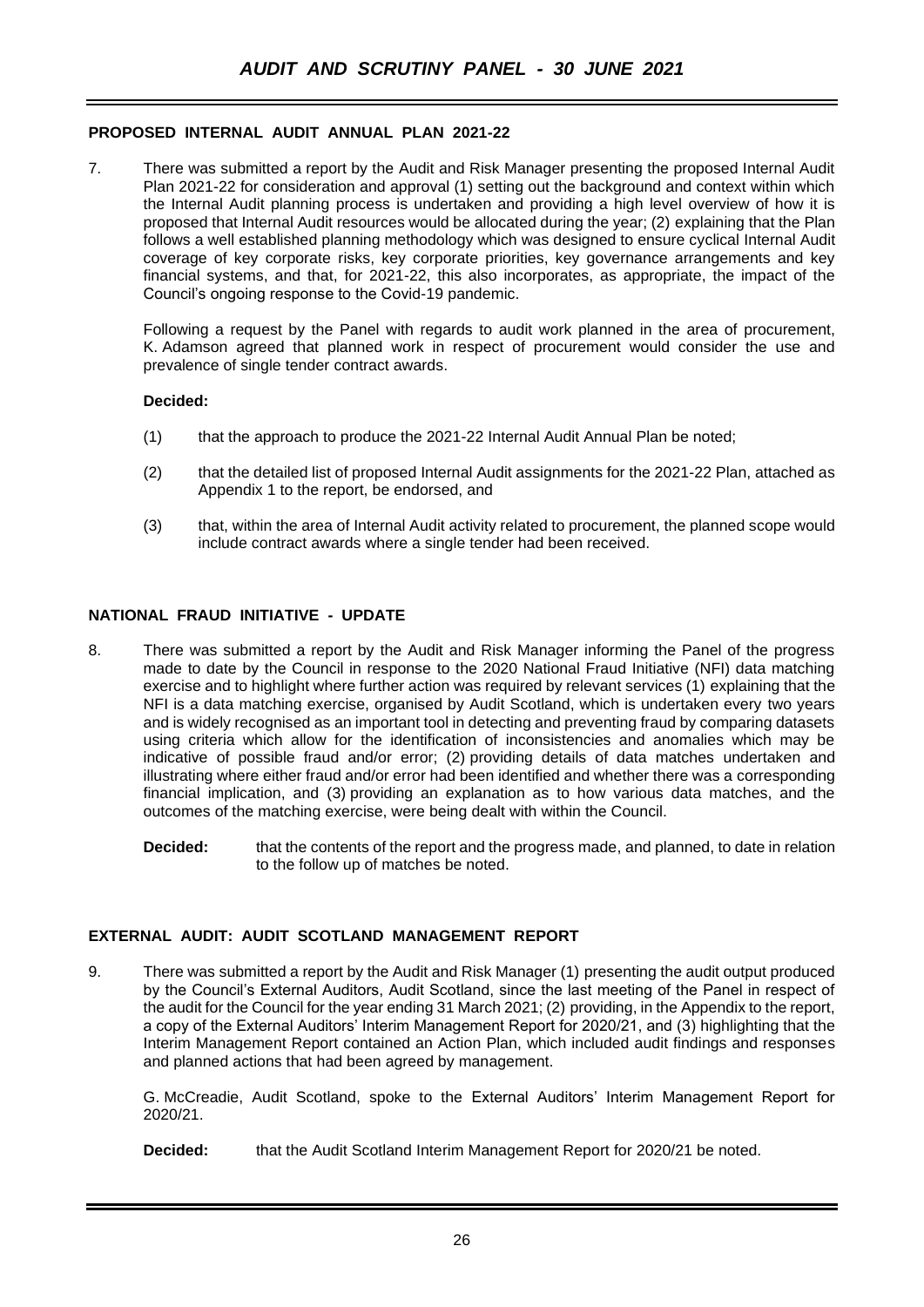# **PCI - DSS COMPLIANCE - PROGRESS REPORT**

10. In reference to paragraph 3 of the Minute of the meeting of the Audit and Scrutiny Panel held on 3 September 2020 there was submitted a report by the Head of Business Solutions providing the Panel with an update on the Council's progress in achieving compliance with the Payment Card Industry Data Security Standard (PCI DSS) by the indicative date of September 2021 (1) summarising the positive actions completed to date to achieve compliance; (2) outlining the complexities of achieving compliance for Mail Order/Telephone Order (MOTO) transactions in particular; (3) illustrating further activity necessary for the Council to achieve PCI DSS compliance; (4) summarising, in Table 1 of the report, the Self Assessment Questionnaires (SAQ) which required to be completed for each system and channel together with information on the relative complexity of each; (5) reporting that the former CultureNL and NL Leisure organisations had operated independent arrangements involving multiple systems, with the Council being ultimately responsible for achieving compliance for all which has resulted in a complex card payment landscape requiring to be addressed by the Council; (6) informing the Panel that the Council had contracted the services of Compliance 3 (C3), a Qualified Security Assessor to assist the Council to achieve compliance and outlining work undertaken by C3 with and on behalf of the Council; (7) outlining the next steps and planned actions requiring to be completed to achieve compliance with particular emphasis being provided in the report regarding compliance being achieved for the MOTO channel; (8) intimating that although an ambitious target of September 2021 had been set for achieving PCI DSS compliance, it had become clear, through the work progressed so far, that this indicative date cannot be achieved across all payment channels, particularly MOTO and explaining, in Appendix 1 to the report, a projected timeline for the compliance of the MOTO payment channel with a revised completion date of March 2022, and (9) outlining the number of risk factors which are impacting upon project completion.

R. Leitch provided a detailed summary of the report and confirmed that the Council's payment card provider, Lloyds Cardnet, had confirmed to him that the Council was not facing suspension of payment services due to non compliance.

#### **Decided:**

- (1) that the contents of the report, including the significant developments completed to date in progressing the Council towards compliance, be noted;
- (2) that it be noted that a substantial level of work remained, particularly regarding MOTO transactions, to achieve compliance with these complex requirements, and that such needs required to be considered alongside the procurement and resourcing requirements of several other high priority programmes, and
- (3) that the revised timeframe of March 2022 to achieve full compliance with all strands of the PCI DSS security requirements be noted.

## **CORPORATE RISK REGISTER 2021-22**

11. There was submitted a report by the Audit and Risk Manager (1) reminding the Panel that all corporate risks identified and agreed as meriting inclusion in the Corporate Risk Register are subject to regular monitoring and review by relevant senior management and that, each year, the Register is formally reviewed for completeness and continuing relevance in alignment to the Council's strategic objectives, The Plan for North Lanarkshire and the annual Programme of Work; (2) indicating that consideration, during monitoring and review by Senior Management, also required to be given as to whether any risks within Service Level Risk Registers needed to be escalated; (3) indicating that informal comparisons with other local authorities' Corporate Risk Registers were also made in order to inform the review process; (4) informing the Panel that, in March 2021, the Corporate Management Team had agreed four priority workstreams to give effect to the recommendations of the "Delivering for Communities" report which had been approved by the Policy and Strategy Committee in December 2020 and providing an outline of the proposed and current approaches and activity regarding the identification and management of associated risks in respect of (a) Health and Social Care Review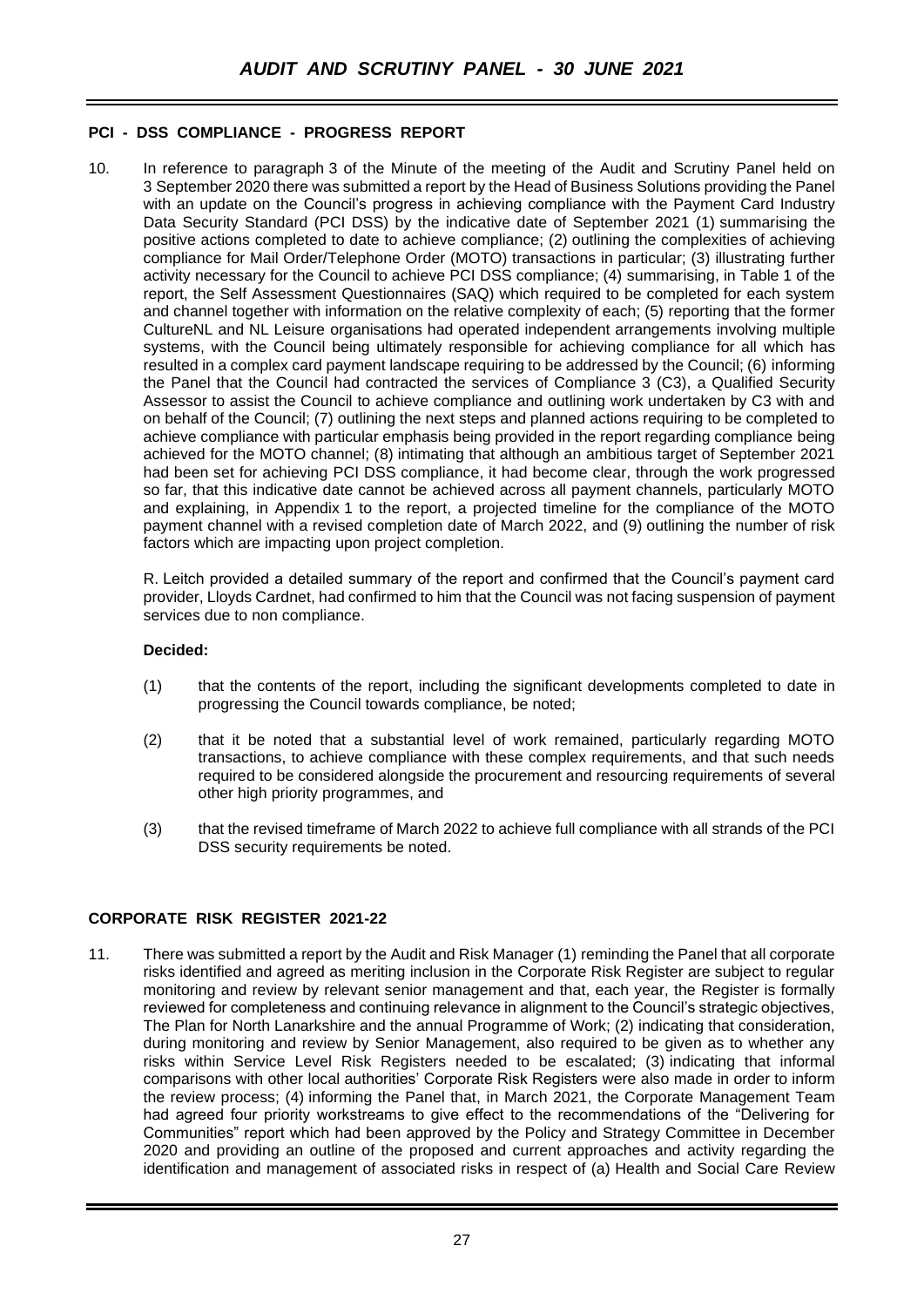and Alignment; (b) Heads of Service as Community Champions; (c) Future Structures/Communities Team and Linked Functions, and (d) Future Structures/Culture and Leisure Integration and Model; (5) detailing that the Corporate Management Team had also previously agreed that, although not previously finalised, a risk relating to "Asset Management" should remain on the Corporate Risk Register but that there had been some challenge in agreeing exactly how this risk should be framed and therefore proposing a revised risk scope in relation to Asset Management; (6) providing an update on the results of the process for monitoring and review and presenting the Corporate Risk Register for 2021/22, recently approved by the Corporate Management Team, for consideration by the Panel; (7) reporting that, although there are some changes in risk scores as a result of ongoing events, the Corporate Risk Register for 2021-22 is substantially unchanged from the previous year although two risks were no longer considered necessary and/or appropriate for inclusion in the register, namely in respect of 1140 Hours and the UK Leaving the European Union; (8) explaining that a new corporate risk relating to the increased focus required on the poverty related educational attainment gap which had been exacerbated by the impact of the Covid-19 pandemic had been added to the register, and (9) attaching, as an Appendix to the report, the Corporate Risk Register Summary 2021/22 together with current residual risk ratings for each risk.

# **Decided:**

- (1) that the proposed reframing of the Health and Social Care Integration and Asset Rationalisation Risks, as noted at paragraphs 2.4.1 and 2.7.2 of the report, be noted;
- (2) that the removal of 1140 Hours, as noted at paragraph 2.7.1 of the report, be noted;
- (3) that the removal of the EU Exit Risk, as noted at paragraph 2.7.3 of the report, be noted;
- (4) that the creation of a new corporate risk in relation to inequality in education attainment, as proposed at paragraphs 2.8 to 2.10, be noted, and
- (5) that the revised Corporate Risk Register for 2021-22, as attached at Appendix 1 to the report, and the reporting scheduled attached at Appendix 2 to the report, be noted.

# **INFORMATION SECURITY AND INFORMATION GOVERNANCE RISK**

12. There was submitted a report by the Head of Business Solutions informing the Panel that the Council, in mitigating risks and uncertainty, requires all Services to operate risk management arrangements that identify, evaluate, manage and control a range of key corporate risks; (2) providing an update on measures to address this corporate risk, and reminding the Panel that it carries a high residual score; (3) providing an overview of existing controls and actions taken to date, and (4) illustrating further actions planned to continue to manage this risk.

R. Leitch spoke to the report and, following a question from the Panel, provided clarification on the current status of training and development of Council staff in the area of information security.

## **Decided:**

- (1) that the actions taken to date to manage the Information Security and Information Governance Corporate Risk be noted;
- (2) that the ongoing actions to manage this risk, as detailed in paragraphs 2.5 to 2.9 in the report, be noted, and
- (3) that the next actions proposed as detailed in paragraphs 2.10 to 2.16 in the report, be approved.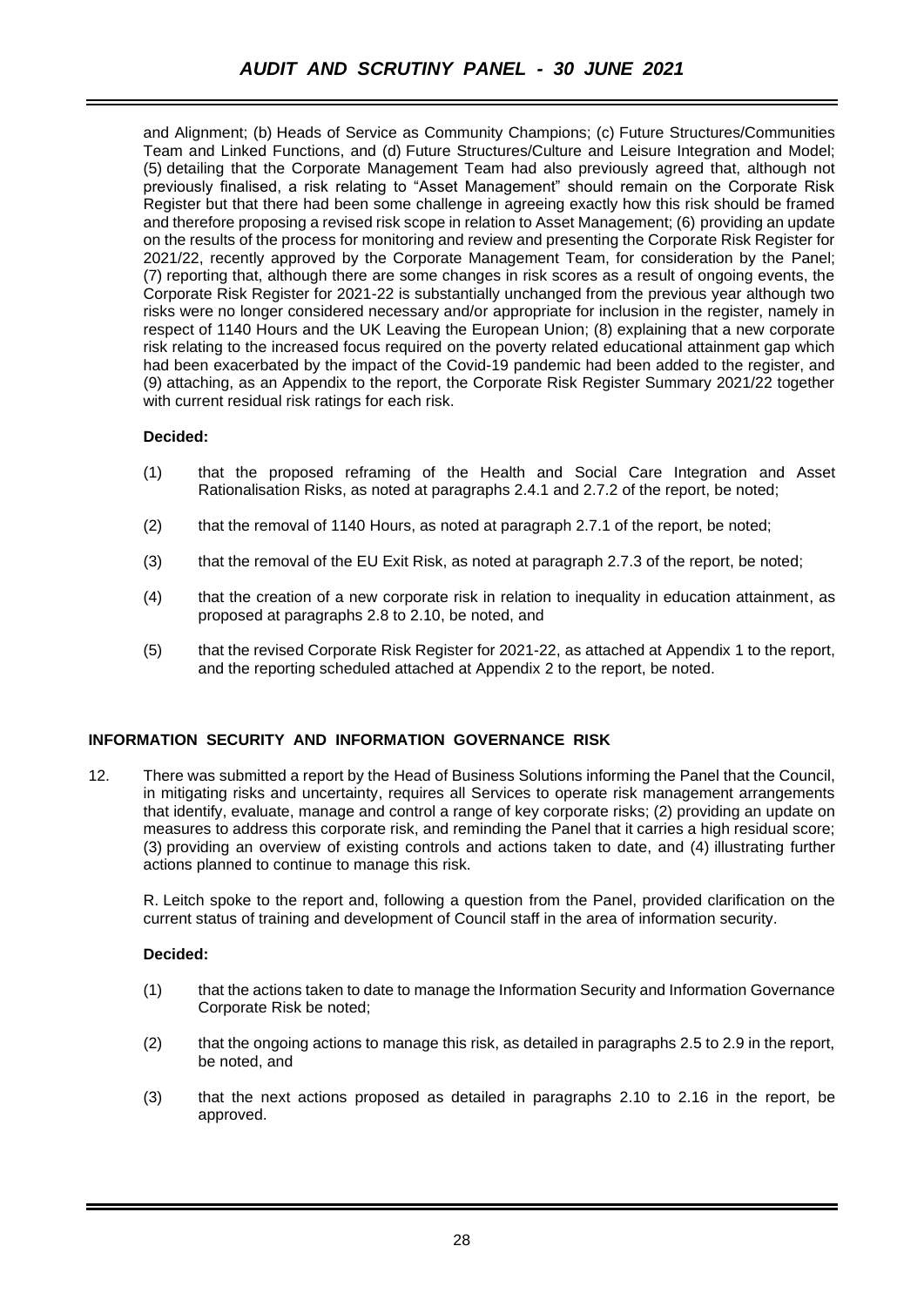#### **INTERNAL AUDIT ANNUAL REPORT 2020/21**

- 13. There was submitted a report by the Audit and Risk Manager (1) informing the Panel that the Public Sector Internal Audit Standards and the Council's Internal Audit Charter require the Audit and Risk Manager to provide the Panel (and the Chief Executive and Corporate Management Team) with an annual summary of the work undertaken by Internal Audit and to provide an annual independent opinion on the Council's Corporate Governance, Risk Management and Internal Control arrangements; (2) explaining that the report fulfilled that requirement by providing an overview of the activities of the Internal Audit Section for the year 2020/21 by highlighting a number of the more significant issues which arose from the work undertaken during the year; (3) presenting, as Appendix 1 to the report, the annual Internal Audit opinion, and (4) indicating that the annual opinion is unqualified and that the report offers a generally positive view of the Council's governance and internal control arrangements.
	- **Decided:** that the 2020-21 Internal Audit Annual Report, and the associated annual opinion of the Audit and Risk Manger, be noted.

## **PO75.1: ANNUAL GOVERNANCE STATEMENT 2020/21**

14. There was submitted a report by the Head of Business Solutions (1) reminding the Panel that the Council is required to produce an Annual Governance Statement in line with the Local Authority Accounts (Scotland) Regulations 2014, which requires to be included within the Council's annual accounts and is subject to review by External Auditors as part of their year-end annual audit report process; (2) attaching, as Appendix 1 to the report, the Annual Governance Statement for 2020/21, which outlines the Council's governance arrangements for the last financial year and demonstrates how the Council complies with the "Delivering Good Governance in Local Government: Framework (2016)" and that it also supports the Council's Best Value duty in terms of demonstrating continuous improvement; (3) indicating that, included in the Annual Governance Statement, is the Audit and Risk Manger's Annual Internal Audit Opinion which states that "Reasonable Assurance can be placed on the adequacy and effectiveness of the Council's Framework of Governance, Risk Management and Internal Control for the year ending 31 March 2021", and (4) indicating that, following approval, the Annual Governance Statement would be reported publically through the Council's website to demonstrate the Council's compliance with the principles of Good Governance.

#### **Decided:**

- (1) that the contents of the report be noted, and
- (2) that the Annual Governance Statement, which requires to be included in the Un-Audited Annual Accounts for 2020/21, be noted.

## **ANNUAL ACCOUNTS UPDATE**

15. There was submitted a report by the Head of Financial Solutions providing an update on the Annual Accounts for Financial Year 2020/21, which will be presented to the Panel at its meeting in September 2021 following the submission to the Council's External Auditor by the deadline of 30 June 2021 (1) outlining the obligations and duties upon the Council in terms of its annual accounts as required by the Local Authority Accounts (Scotland) Regulations 2014; (2) reporting that there have been significant additional challenges and uncertainty during the financial year as a result of the Council's initial response and latterly recovery from the Covid-19 pandemic; (3) explaining that, in order to permit officers time to prepare the financial statements and to ensure that they are accurate, the un-audited annual accounts will be presented at the meeting of the Audit and Scrutiny Panel on 2 September 2021, and (4) indicating that, as per practice established in 2020, Members of the Panel will be issued with a copy of the Un-Audited Annual Accounts following submission to External Audit on 30 June 2021.